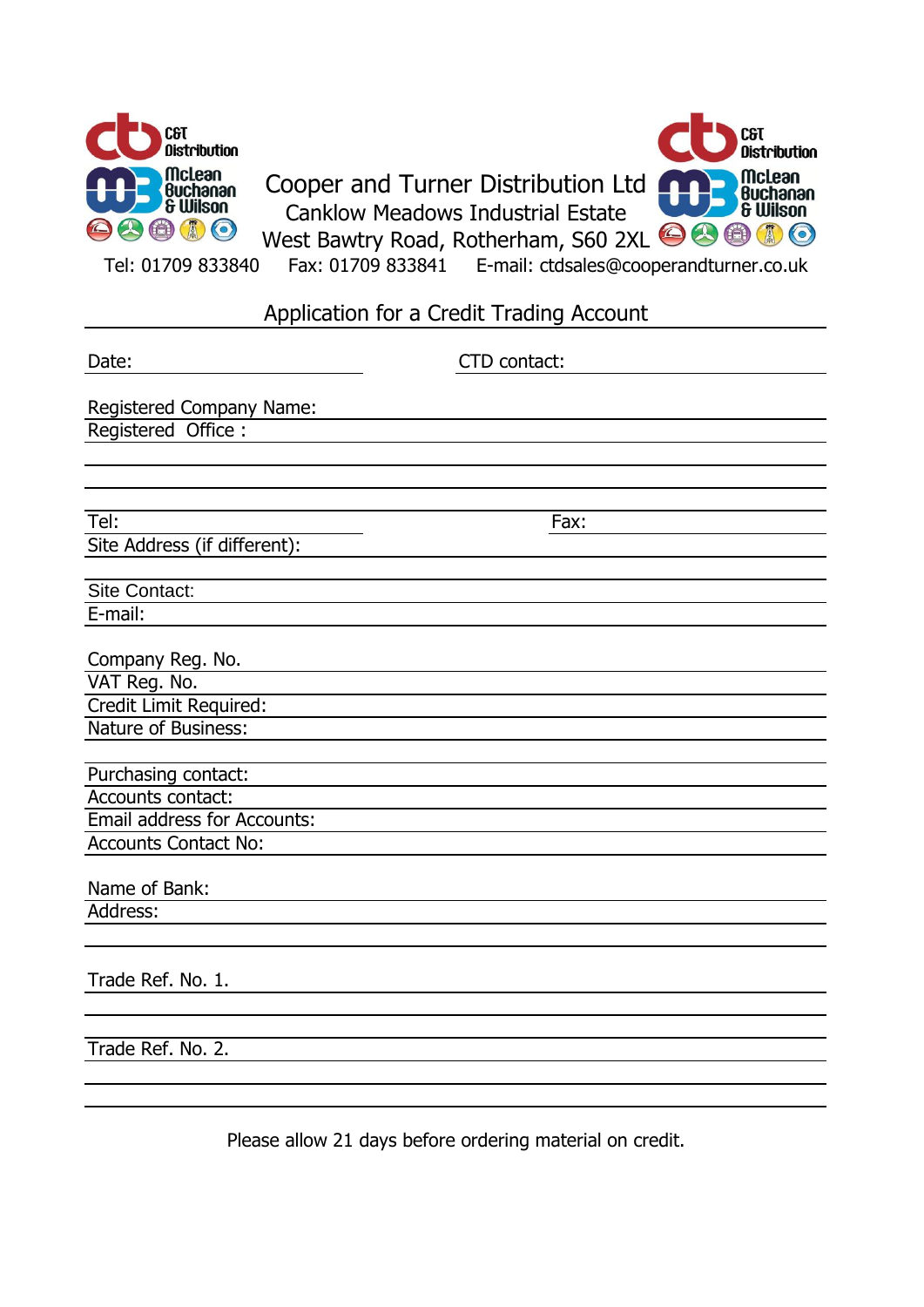## Cooper & Turner Distribution Limited, Unit 1, Canklow Meadows Industrial Estate, West Bawtry Road, Rotherham, United Kingdom

#### ,<br><sup>ditions</sup> of Sale

| Conditions of :                                                                                                                                                                                    |
|----------------------------------------------------------------------------------------------------------------------------------------------------------------------------------------------------|
| DEFINITIONS AND INTERPRETATION AND GENERAL                                                                                                                                                         |
| In these Conditions:<br>'The Company' means the company issuing the document, whose name, registered office and                                                                                    |
| registered number are set out overleaf.                                                                                                                                                            |
| 'The Customer' means the individual, firm, company or other party with whom the Company<br>contracts.                                                                                              |
| 'International Supply Contract' means such a contract as is described in section 26 (3) of the<br>Unfair Contract Terms Act 1977.                                                                  |
| 'Normal Business Hours' means the hours of 9am to 5pm Monday to Friday excluding                                                                                                                   |
| English Bank Holidays.<br>'Supply' includes (but not limited to) any supply under a contract of sale.                                                                                              |
| 'These Conditions' means the standard conditions and any other terms of sale set out or                                                                                                            |
| referred to in the Company's acknowledgement of order.<br>The heading in these Conditions are for convenience only and are not for the purpose of                                                  |
| interpretation.<br>Any reference in these Conditions to any provision of a statute shall be constituted as a                                                                                       |
| reference to that provision as amended re-enacted or extended at the relevant time.                                                                                                                |
| If any provision of these Conditions (or of any other conditions or other terms that may be<br>agreed in writing between the Buyer and the Supplier) is or becomes illegal, void or                |
| unenforceable for any reason the validity of the remaining provisions shall not be affected.<br>Failure by the Company to enforce strict compliance with these Conditions by the Customer          |
| will not constitute a waiver of any of the provisions of these Conditions.                                                                                                                         |
| References to clauses are to clauses of these Conditions, unless otherwise stated.<br>CONTRACT TERMS, VARIATIONS AND REPRESENTATIONS                                                               |
| No order in pursuance of any quotation or otherwise shall be binding on the Company unless                                                                                                         |
| and until such order is accepted by the Company. Any Contract made between the Company<br>and the Customer shall be subject to these Conditions and save as after mentioned no                     |
| representatives or agent of the Company has authority to agree any terms or make any<br>representations inconsistent with them or to enter into any contract except on the basis of                |
| them; any such term representation or contract will bind the Company only if in writing and                                                                                                        |
| signed by a Director of the Company.<br>Unless otherwise agreed in writing by the Company these Conditions shall apply to the                                                                      |
| exclusion of any terms and conditions stipulated or referred to by the Company in his order or                                                                                                     |
| pre-contract negotiations or any inconsistent terms implied by law or trade custom, practice or<br>course of dealing.                                                                              |
| Any general description contained in the Company's catalogues or other advertising material<br>or otherwise shall not for a representation or be part of the contract.                             |
| Where the Company has not given a written acknowledgement of the Customer's order these                                                                                                            |
| conditions will nonetheless apply to the contract provided that the Customer has had prior<br>notice of them.                                                                                      |
| The Company reserves the right to correct any clerical or typographical errors made by its<br>employees at any time.                                                                               |
| SPECIFICATION, INSTRUCTION OR DESIGN                                                                                                                                                               |
| If goods are made to a specification, instruction or design supplied by the Customer or any<br>third party on behalf of the Customer then:                                                         |
| The suitability and accuracy of that specification, instruction or design will be the Customer's                                                                                                   |
| responsibility; and<br>The Customer will indemnify the Company against any infringement or alleged infringement                                                                                    |
| of any third party's intellectual property rights and any loss, damage or expense which it may<br>incur by reason of any such infringement or alleged infringement of any country; and             |
| The Customer will indemnify the Company against any loss, damage or expense in respect of                                                                                                          |
| any liability arising in any country by reason of the goods being made to such specification,<br>instruction or design.                                                                            |
| <b>INSPECTION</b>                                                                                                                                                                                  |
| Upon written agreement with the Company the Customer shall be entitled to inspect, or to<br>arrange inspection on its behalf by a third party, of the goods at the Company's premises              |
| during Normal Business Hours. The Customer shall upon such agreement provide the<br>Company with the name and address of the persons to be authorised to carry out such                            |
| inspection, which persons shall be subject to the Company's approval.                                                                                                                              |
| Before any inspection is carried out pursuant to clause 4.1 the Customer shall give the<br>Company not less than 3 days' written notice.                                                           |
| In the course of any inspection carried out by or on behalf of the Customer, the Customer shall                                                                                                    |
| ensure that any person appointed by it to carry out the inspection shall comply with the<br>Company's safety requirements.                                                                         |
| The Customer shall not disclose and shall procure that its employees or agents appointed to<br>carry out the inspection shall not disclose any confidential information or trade secrets of the    |
| Company which are discovered in the course of inspection.                                                                                                                                          |
| <b>CUSTOMER'S REPRESENTATION</b><br>Where the Company has supplied the goods to the Customer accompanied by a test certificate                                                                     |
| the Customer shall maintain a record of the identity of such goods from the date of delivery                                                                                                       |
| until such time as the goods are installed/incorporated into other items.<br>If the Customer is to determine the thickness of plating, this shall be done in accordance with                       |
| B57371: Part3: 1993 Annex B, B1 local thickness.<br>If the Customer modifies the goods whether by plating or any other operation, the provision of                                                 |
| clause 11.3 shall not apply and the Company shall have no liability in respect of any loss or                                                                                                      |
| damage arising from or in connection with any defect or failure in the goods or any error<br>regarding weight, dimensions, capacity.                                                               |
| The Customer shall store the goods in clean, dry, well ventilated conditions.                                                                                                                      |
| <b>QUOTATIONS AND PRICES</b><br>Unless otherwise agreed in writing the Company shall be entitled to increase its prices at any                                                                     |
| time to take account of any increase in the cost to the Company of purchasing any goods or<br>materials or manufacturing, working on or supplying any goods (including but not limited to          |
| any such increase arising from any error or inadequacy or change of any specification,                                                                                                             |
| instruction or design provided by the Customer, any modification carried out by the Company<br>at the Customers request or any change in taxes, customs duties, freight charges, insurance         |
| premiums or exchange rates) such increased prices ruling at the date of despatch by the                                                                                                            |
| Company shall be substituted for the previous contract price. In particular, but without<br>prejudice to the generality of the foregoing, if the contract price is specified or payable in the     |
| Euro or in a currency other than pound sterling and the payment currency (as evidenced by the                                                                                                      |
| exchange rates quoted by HSBC Bank plc) which is to the detriment of the company and<br>which occurs between the acceptance of the order and the actual payment of the contract price.             |
| All prices quoted are exclusive of Value added Tax and the Customer shall pay any and all<br>taxes, duties and other government charges payable in respect of the goods.                           |
| <b>DELIVERY</b>                                                                                                                                                                                    |
| For all contracts other than international supply contracts and unless otherwise specified in<br>writing the Company:                                                                              |
| The Company shall deliver the goods by the means most convenient to the Company to the                                                                                                             |
| address or addresses specified by the Customer at the time of placing the order or (in the event<br>that the Customer fails so to specify an address) to any address at which the Customer resides |
| or carried out business;<br>The prices quoted by the Company shall include standard inspection, packaging and UK                                                                                   |
| delivery. Any special aspects of inspection, packaging, insurance and overseas delivery shall                                                                                                      |
| be charged separately and over and above the price for the goods;<br>The Customer shall provide proper access for and any facilities appropriate for the                                           |
| accommodation and off-loading of 40 foot articulated vehicles.                                                                                                                                     |
| If the contract requires the Customer to take delivery of the goods at the Company's premises<br>then:                                                                                             |
|                                                                                                                                                                                                    |

| 7.4              | Should the Company be delayed in or prevented from delivering the goods due to failure of<br>the Company's or its sub-contractors computerised business or manufacturing systems or due<br>to any cause whatsoever beyond the reasonable control of the Company, the Company shall be             |
|------------------|---------------------------------------------------------------------------------------------------------------------------------------------------------------------------------------------------------------------------------------------------------------------------------------------------|
|                  | at liberty to terminate the contract or suspend the order placed by the customer without<br>incurring any liability for any loss or damage arising there from, but without prejudice in any<br>such case to rights accrued to the Company in respect of deliveries already made.                  |
| 7.5              | While the Company will endeavour to deliver the Goods by any date or within any period<br>agreed upon, such dates and periods are estimates only given in good faith and the Company                                                                                                              |
|                  | will not be liable for any failure to deliver by such date or within such a period. Time for                                                                                                                                                                                                      |
|                  | delivery shall not be of the essence of the contract. The Company shall be entitled to defer<br>delivery or performance until monies due from the Customer have been received.                                                                                                                    |
| 7.6              | If the Customer shall for any reason fail to take delivery of the Goods on the agreed date or                                                                                                                                                                                                     |
|                  | dates or delay in doing so then without prejudice to any other rights of the Company whether                                                                                                                                                                                                      |
|                  | under these terms and conditions or otherwise the Company shall be entitled to make an<br>additional charge in respect of any delayed caused by such failure and for any costs incurred                                                                                                           |
|                  | as a result of repeated delivery necessitated by such failure.                                                                                                                                                                                                                                    |
| 7.7              | Quantities despatched may vary by up to plus or minus 10% from those ordered, such                                                                                                                                                                                                                |
| 8                | variation will be due execution of the order and may be charged pro rata.<br><b>RISK IN THE GOODS</b>                                                                                                                                                                                             |
| 8.1              | In the case of international supply contracts and subject to any agreement in writing by the                                                                                                                                                                                                      |
|                  | Company, the risk in goods which the Company agrees to supply shall pass to the Customer<br>on:                                                                                                                                                                                                   |
| 8.1.1            | Delivery; or                                                                                                                                                                                                                                                                                      |
| 8.1.2            | The date on which the Customer defaults (which expression shall have the meaning set out in                                                                                                                                                                                                       |
| 8.1.3            | clause $9.1.3$ ); or<br>The date, on which the goods being ready for delivery, delivery is postponed at the Customers                                                                                                                                                                             |
|                  | request, whichever shall first occur. Delivery shall be deemed to be completed before off-<br>loading or (in the case of delivery at the Company's premises) loading of the goods.                                                                                                                |
| 8.2              | All other goods or materials shall be at the Customer's sole risk at all times, and the Company<br>shall not be liable for any loss of or damage sustained by any goods or materials left with the<br>Company howsoever caused and whether or not attributable to negligence or wilful default on |
|                  | the part of any employee or agent of the Company. The Customer shall adequately insure such<br>goods and materials in respect of loss or damage whilst the same are under the Company's                                                                                                           |
|                  | control and/or in transit from and to the premises occupied by the Customer.                                                                                                                                                                                                                      |
| 9                | <b>PAYMENT</b>                                                                                                                                                                                                                                                                                    |
| 9.1<br>9.1.1     | For the purpose of this clause:<br>'the goods' shall mean the whole or any instalment of the goods which the Company has                                                                                                                                                                          |
|                  | agreed to supply;                                                                                                                                                                                                                                                                                 |
| 9.1.2<br>9.1.2.1 | 'the relevant date' shall mean the date on which<br>The invoice is dated on which                                                                                                                                                                                                                 |
| 9.1.2.2          | The Company despatches the goods or                                                                                                                                                                                                                                                               |
| 9.1.2.3          | The Customer takes delivery of the Goods or                                                                                                                                                                                                                                                       |
| 9.1.2.4<br>9.1.3 | The Customer defaults, whichever shall first occur.<br>The Customer defaults if he fails to provide an address for delivery as required by the contract                                                                                                                                           |
|                  | or (if it is agreed that the Customer will take delivery at the Company's premises) he fails to                                                                                                                                                                                                   |
|                  | take delivery in accordance with such agreement.                                                                                                                                                                                                                                                  |
| 9.2              | Unless otherwise specified in writing by the Company payment shall be made by the<br>Customer net cash in Pounds Sterling not later than 30 days after the relevant date                                                                                                                          |
|                  | notwithstanding that property in the goods has not passed to the Customer.                                                                                                                                                                                                                        |
| 9.3              | Time for payment shall be of the essence of the contract. Without prejudice to any other<br>rights it may have the Company reserves the right to charge interest at HSBC bank plc base                                                                                                            |
|                  | rate Commercial Debts (Interest) Act 1998 (whichever is the higher) on all overdue accounts                                                                                                                                                                                                       |
|                  | and for the purpose of paragraphs 10 and 13 hereof the full purchase price of goods shall<br>include all interest payable hereunder.                                                                                                                                                              |
| 10               | FAILURE TO PAY, CANCELLATION OR DEFERMENT                                                                                                                                                                                                                                                         |
| 10.1             | For the purpose of this clause 'an intervening event' shall mean any such event as is described                                                                                                                                                                                                   |
| 10.2             | in sub clause 10.3.<br>If there shall be an intervening event the Company may, within a reasonable time thereafter,                                                                                                                                                                               |
|                  | defer or cancel any further deliveries or services, stop any goods in transit and treat the                                                                                                                                                                                                       |
|                  | contract of which these conditions form part as determined but without prejudice to its rights<br>to the full purchase price of goods delivered and damages for any loss suffered in consequence                                                                                                  |
|                  | of such determination.                                                                                                                                                                                                                                                                            |
| 10.3             | An intervening event shall be any of the following:                                                                                                                                                                                                                                               |
| 10.3.1<br>10.3.2 | Failure by the Customer to make any payment which it becomes due;<br>Breach by the Customer of any of the terms and conditions of the contract;                                                                                                                                                   |
| 10.3.3           | The Customers proposal for or entry into any composition or arrangement with creditors;                                                                                                                                                                                                           |
| 10.3.4           | The presentation against the Customer of any petition for a Bankruptcy Order, Administration<br>Order, Winding - Up Order, or similar process;                                                                                                                                                    |
| 10.3.5           | The appointment of an Administrative Receiver or Receiver in respect of the Business or any                                                                                                                                                                                                       |
|                  | part of the assets of the Customer;                                                                                                                                                                                                                                                               |
| 10.3.6           | The Company forming the reasonable opinion that the Customer has become or is likely in the<br>immediate future to become unable to pay his, her or its debts (adopting, in the case of a                                                                                                         |
|                  | company, the definition of that term set out in section 123 of the Insolvency Act 1986).                                                                                                                                                                                                          |
| 10.4             | Cancellation by the Customer will only be accepted at the discretion of the Company and in<br>any case on condition that any costs or expenses incurred by the Company up to the date of                                                                                                          |
|                  | cancellation and all loss or damage resulting in the company by reason of such cancellation                                                                                                                                                                                                       |
|                  | will be paid by the Customer to the Company forthwith. Acceptance of such cancellation will                                                                                                                                                                                                       |
|                  | only be binding on the company if in writing and signed by a Director of the Company.                                                                                                                                                                                                             |
|                  |                                                                                                                                                                                                                                                                                                   |
| 10.5             | Any costs incurred by the Company due to suspension or determent of any order by the<br>Customer or in the event that the Customer defaults in collecting, or giving instructions for the                                                                                                         |
|                  | delivery of, any goods or the performance of any Services will be payable by the Customer                                                                                                                                                                                                         |
|                  | forthwith on demand.<br><b>LIMITATIONS OF LIABILITY</b>                                                                                                                                                                                                                                           |
|                  | The Company will have no liability for damage in transit, shortage of delivery or loss of goods                                                                                                                                                                                                   |
| 11<br>11.1       | unless the Customer shall have given to the Company written notice of such damage, shortage                                                                                                                                                                                                       |
|                  | or loss with reasonable particulars thereof within 3 days of receipt of the goods or (in the case<br>of total loss) of receipt of the invoice or other notification of despatch. The Company's                                                                                                    |
|                  | liability, if any, shall be limited to resupplying or (in its discretion) repairing such goods and it                                                                                                                                                                                             |
|                  | shall be a condition precedent to any such liability that the Customer shall if so requested                                                                                                                                                                                                      |
|                  | provide authority of the Company's employees or agents to inspect any damaged goods within<br>14 days of such a request.                                                                                                                                                                          |
| 11.2             | Save as provided in clause 11.1 the Company will have no liability for any direct or<br>consequential loss arising out of any damage in transit, shortage or delivery or loss of goods.                                                                                                           |

7.2.1 For the purpose of this sub-clause 'the Goods' shall mean the whole or any instalment of the

7.2.2 The Company shall notify the Customer of the collection date and the Customer shall take delivery of the goods within 5 days of the collection date.<br>T.3 If the contract is an international supply contract it shall be deemed to incorporate the latest<br>edition of Inco terms current at the date of the contract sav

goods and 'the Collection Date' shall mean the date on which the goods are or will be ready for delivery;

inconsistency between Inco terms and any express term of the contract the latter shall prevail. The Company shall be under no obligation to give the Customer notice specified in section 32(3) of the Sale of Goods Act 1979.

 $11.3$ 11.3.1 The Company's liability in respect of any breach of the Company's declaration of<br>conformance or in respect of any defect, or any failure of goods supplied or work done is<br>limited to resupplying (with new goods0, or